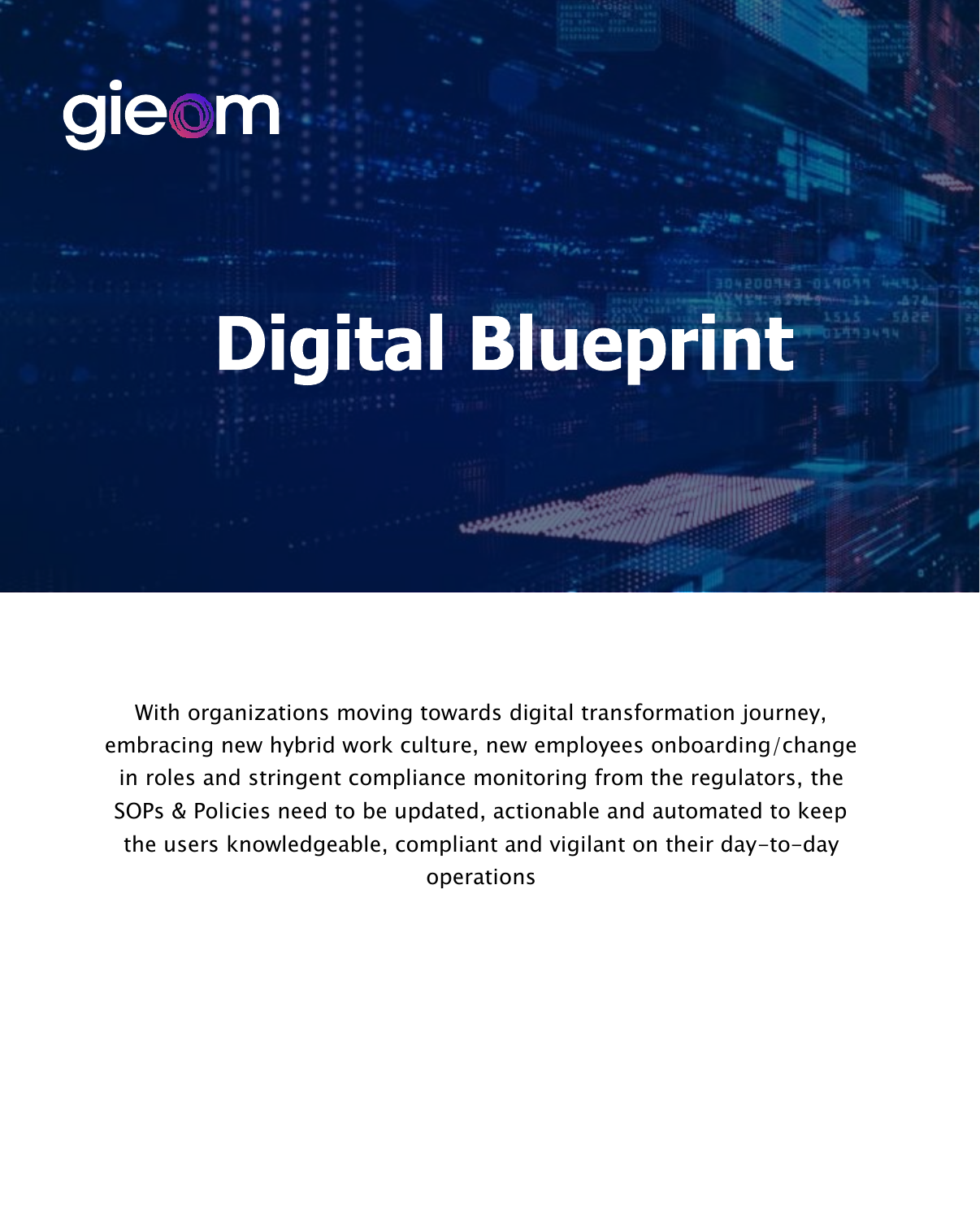## **With GIEOM's Digital Blueprint Platform**

- **Digitize your SOP by uploading your AS-IS text SOPs/Policies.** Visualize the SOP in a graphical flow with contextual linkages using the inbuilt BPMN compliant drawing tool or Microsoft Visio.
- Collaborate with various teams for end-to-end SOP/Policy development with version controls, automated approvals, audit trails, and escalation matrix.
- Analyze to identify the impact of one operational business change to the other with 'Opz Analyzer' for continuous change management
- **Publish the To-BE SOPs and the system ensures that all the employees** are well informed on any new or changed SOPs/Policies with acknowledgment.
- Create learning paths for contextual learning with guided Simulations, processes, policies etc.
- Interactive Dashboards and reports for continuous monitoring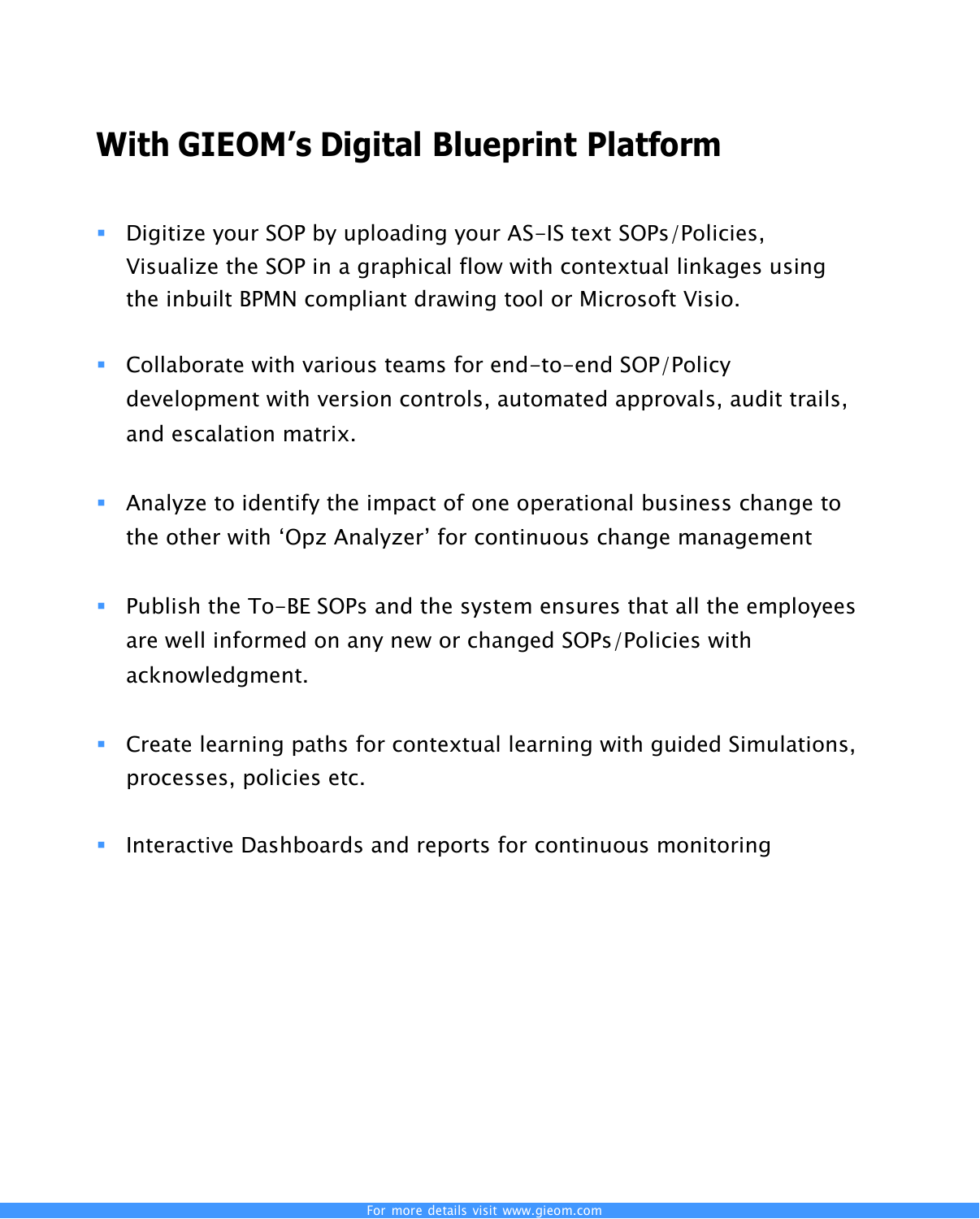## **Benefits for the Employees**



Intuitive access control portal with personalized dashboards to view therole based related SOPs, Policies, and learnings



Fully updated on any changes in Policies and SOPs with acknowledgement



Context based help and also allow to ask any queries on Policies and SOPs in system to the relevant stakeholders



Gamified learning with training progress tracker



Quick Search Engine and favorites for immediate reference